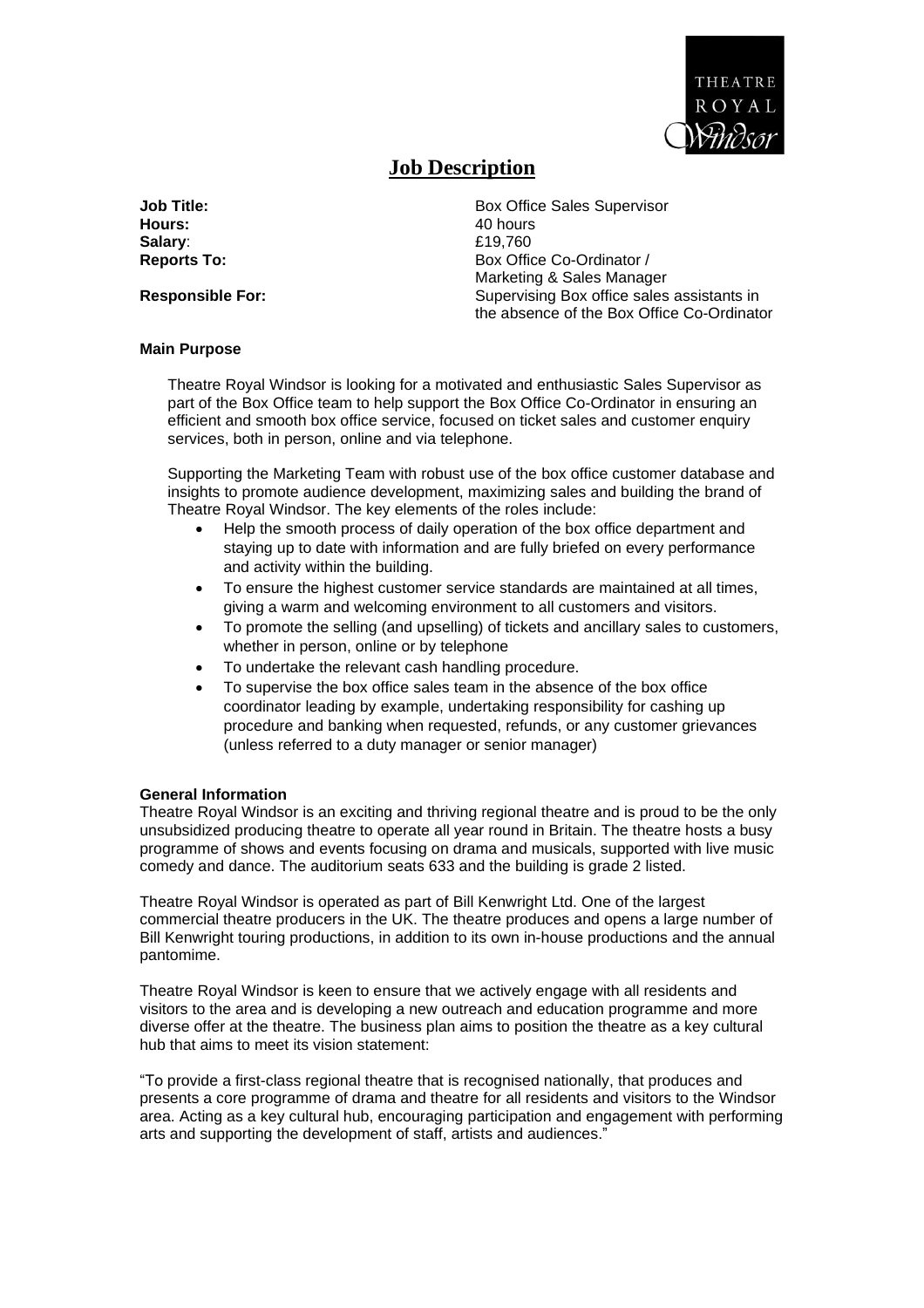

#### **Responsibilities Include:**

- 1. To operate as an assistant on any ticketing point as required.
- 2. Ensure the box office is kept tidy and clean, ensuring that information and correct leaflets and brochures are available to customers, and when supervising all staff are fully briefed and motivated on the current programme of performances, events and experiences (including ancillary upsell items).
- 3. To deliver the highest level of customer service
- 4. To be responsible and account for all cash, cheque or credit card transactions handled and to reconcile own takings.
- 5. To carry out and assist in the opening/closing down procedures of the box office
- 6. To supervise the box office sales team in the absence of the box office coordinator leading by example, undertaking responsibility for cashing up procedure and banking when requested, refunds, or any customer grievances (unless referred to a duty manager or senior manager)
- 7. To be a key member of the sales team
- 8. Champion awareness within the team of our successes, awards, reviews and PR coverage.
- 9. To be proactive in selling, up selling, and meeting targets that have been set by Supervisors.
- 10. To undertake any other duties as may be reasonable required by the Marketing & Sales Manager.
- 11. To undergo relevant training and development as required by the Marketing & Sales Manager.
- 12. Support the Marketing & Sales Manager with the smooth and efficient operation of the box office system and customer database, including undertaking regular review of customer preferences, in line with data protection requirements.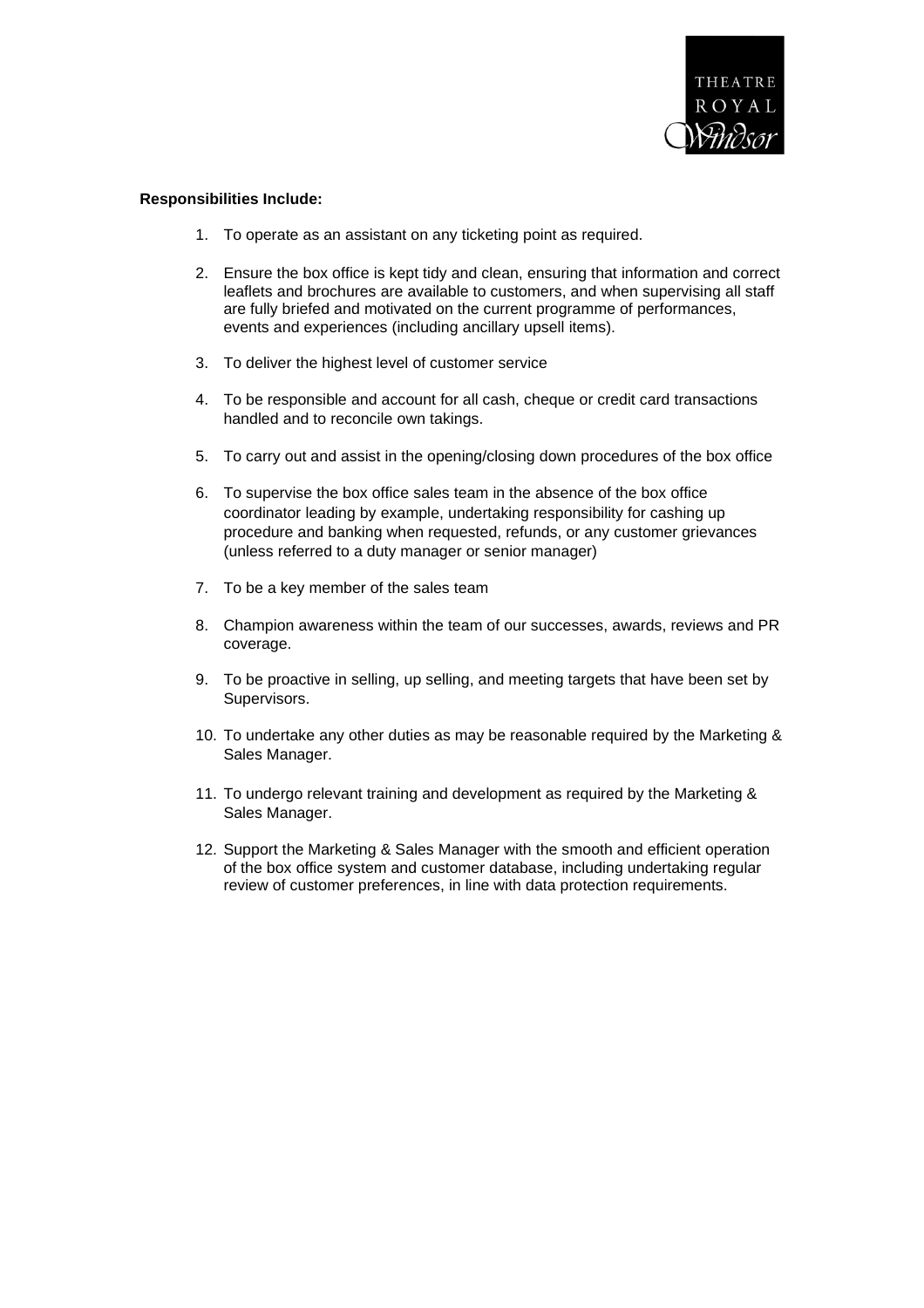

### **PERSON SPECIFICATION**

| <b>Position Title:</b> | <b>Box Office Supervisor</b> | Date Prepared: | 04/05/2022 |
|------------------------|------------------------------|----------------|------------|
| Department:            | <b>Box Office</b>            |                |            |

## **AF= Application Form I = Interview T= Test**

|               | <b>REQUIREMENTS</b>                                                                                                                                                                                                                                                                                                                                                                                          | Essential    | <b>Desirable</b> | Assessed   |
|---------------|--------------------------------------------------------------------------------------------------------------------------------------------------------------------------------------------------------------------------------------------------------------------------------------------------------------------------------------------------------------------------------------------------------------|--------------|------------------|------------|
| $\mathbf 1$ . | <b>EXPERIENCE AND KNOWLEDGE</b>                                                                                                                                                                                                                                                                                                                                                                              |              |                  |            |
| 1.1           | Demonstrable experience of working as a box office sales advisor or in a role<br>with supervisor or managerial responsibilities in a busy ticket sales outlet in an<br>arts environment (including live music).                                                                                                                                                                                              | $\checkmark$ |                  | AF/        |
| 1.2           | Good working knowledge of computerised ticketing systems and the ability to<br>extract data from the customer records management database (CRM),<br>including demonstrable knowledge of administration of system users, till<br>allocation and fault-finding.                                                                                                                                                |              | ✓                | AF/        |
| 1.3           | Experience of effective use of staff resources for efficient service delivery.                                                                                                                                                                                                                                                                                                                               | ✓            |                  | AF/        |
| 1.4           | Excellent communication skills and a good telephone manner                                                                                                                                                                                                                                                                                                                                                   | ✓            |                  | AF/        |
| 1.5           | Up to date knowledge of data protection requirements                                                                                                                                                                                                                                                                                                                                                         |              | $\checkmark$     | AF/        |
| 1.6           | Demonstrable experience of implementing and undertaking rigid and robust<br>financial record keeping, cash handling and security checks.                                                                                                                                                                                                                                                                     | $\checkmark$ |                  | AF/        |
| 1.7           | Excellent tact and skill in dealing with the public with experience of handling<br>complaints and enquiries.                                                                                                                                                                                                                                                                                                 |              | $\checkmark$     | AF/<br>T/I |
| 1.8           | Experience of general administration duties in an office environment                                                                                                                                                                                                                                                                                                                                         |              | $\checkmark$     | AF/<br>T/I |
| 1.9           | Willingness to work evenings, weekends and public holidays as required.                                                                                                                                                                                                                                                                                                                                      | $\checkmark$ |                  | AF/<br>T/I |
| 1.10          | Experience of general administration duties in an office environment                                                                                                                                                                                                                                                                                                                                         | $\checkmark$ |                  |            |
| 1.11          | The ability to multi task in a busy environment and excellent Microsoft office<br>skills                                                                                                                                                                                                                                                                                                                     |              | $\checkmark$     | AF/<br>T/I |
| 2.            | <b>COMPETENCIES</b>                                                                                                                                                                                                                                                                                                                                                                                          |              |                  |            |
| 2.1           | <b>LEADING AND SUPERVISING</b><br>a. Provides others with a clear direction<br>b. Sets appropriate standards of behaviour<br>c. Delegates work appropriately and fairly<br>d. Motivates and empowers others<br>e. Provides staff with development opportunities and coaching<br>f. Recruits staff of a high calibre                                                                                          | ✓            |                  | AF/<br>171 |
| 2.2           | <b>WORKING WITH PEOPLE</b><br>a. Demonstrates an interest in and understanding of others<br>b. Adapts to the team and builds team spirit<br>c. Recognises and rewards the contribution of others<br>d. Listens, consults others and communicates proactively<br>e. Supports and cares for others<br>f. Develops and openly communicates self-insight such as an awareness of<br>own strengths and weaknesses |              |                  | AF/<br>T/I |